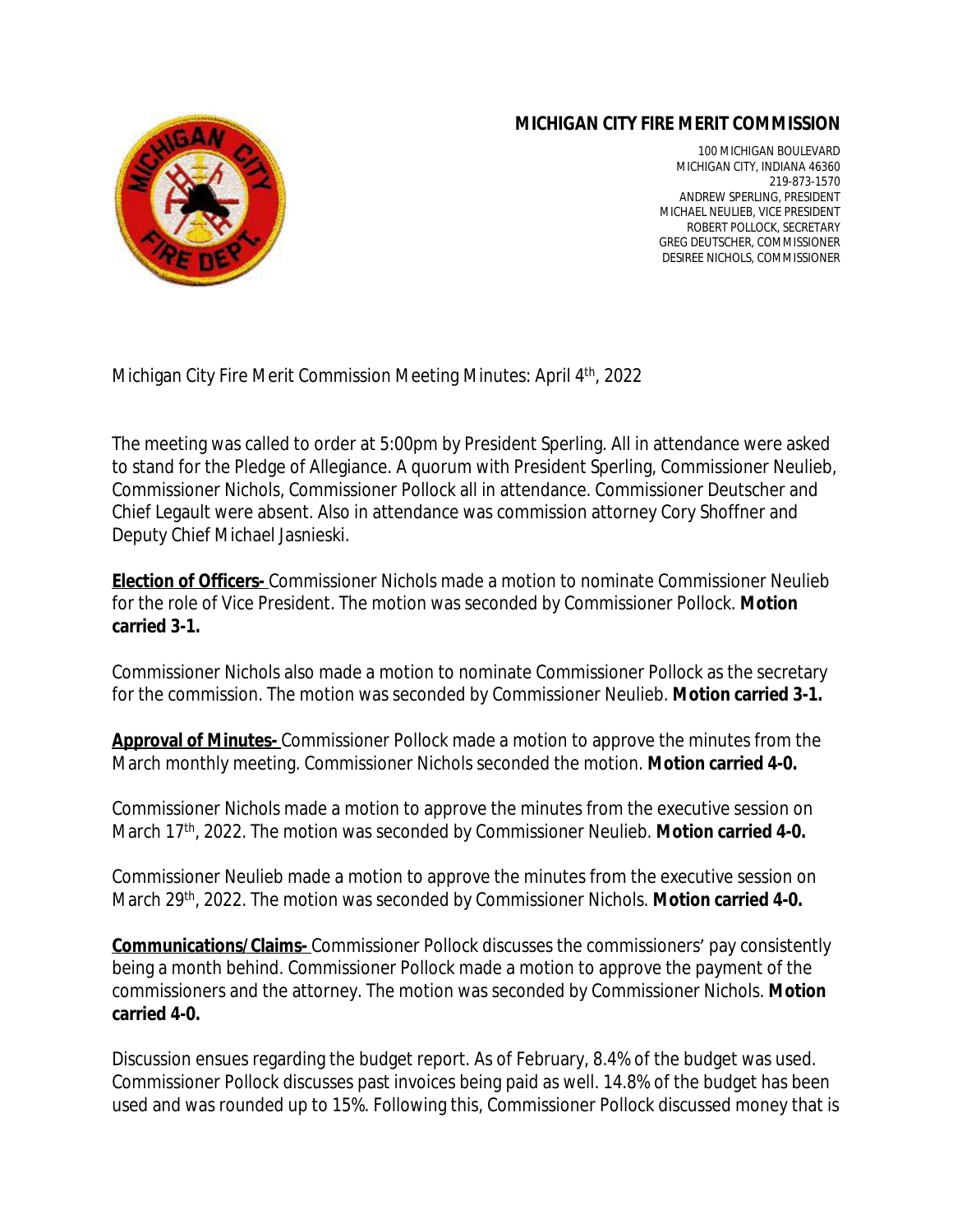available in the budget for things such as badges, books, etc. President Sperling continued talking about the testing books. According to Commissioner Pollock, the money was in the budget to pay for said books.

## **Report from City Council Representative-** No report.

**Report from Commission Attorney-** No report.

**Report from Union Local 475-** Union President Barrett Taylor discusses ordinance changes. He suggested that there should be another meeting to discuss the changes again.

**Report from Deputy Chief Michael Jasnieski-** Deputy Chief Jasnieski first discussed the performance evaluations. Discussion ensues regarding the evaluations.

April department anniversaries

Captain Mark Baker – 24 years Lieutenant Anthony Stahoviak – 11 years Operator Brian Smith - 10 years Deputy Chief Frank Rebac – 10 years Operator Robert Hooper – 10 years Operator Matthew Miller – 10 years Firefighter Marcus Thompkins – 9 years Firefighter Jacob Kubath – 3 years

Deputy Chief Jasnieski congratulated Dwayne Brown on his promotion to Driver/Operator. After the last meeting, he was promoted to this position.

Deputy Chief Jasnieski then briefly mentions that the study material has been ordered and delivered.

**Old Business-** President Sperling mentions the situation regarding the three firefighters (labeled A, B, & C). Mayor Duane Perry stepped up to make a comment on the situation. Mayor Perry stated that it is a priority for the commission to upkeep the department in the eye of the public rather than union loyalty. He then stepped back and seated himself. Commissioner Neulieb stated that he believes that the firefighters are being reprimanded for the same incident three times now. Although it is not considered triple jeopardy by the commission attorney, Commissioner Neulieb stated that he feels as though that is what it seems like. He also noted that he believes that Chief Legault should have waited so that these individuals should have only been written up one time for this singular incident. Commissioner Neulieb believes that there has already been too much done to these firefighters, he also mentioned that he will not make a motion to do more on the situation regarding these firefighters.